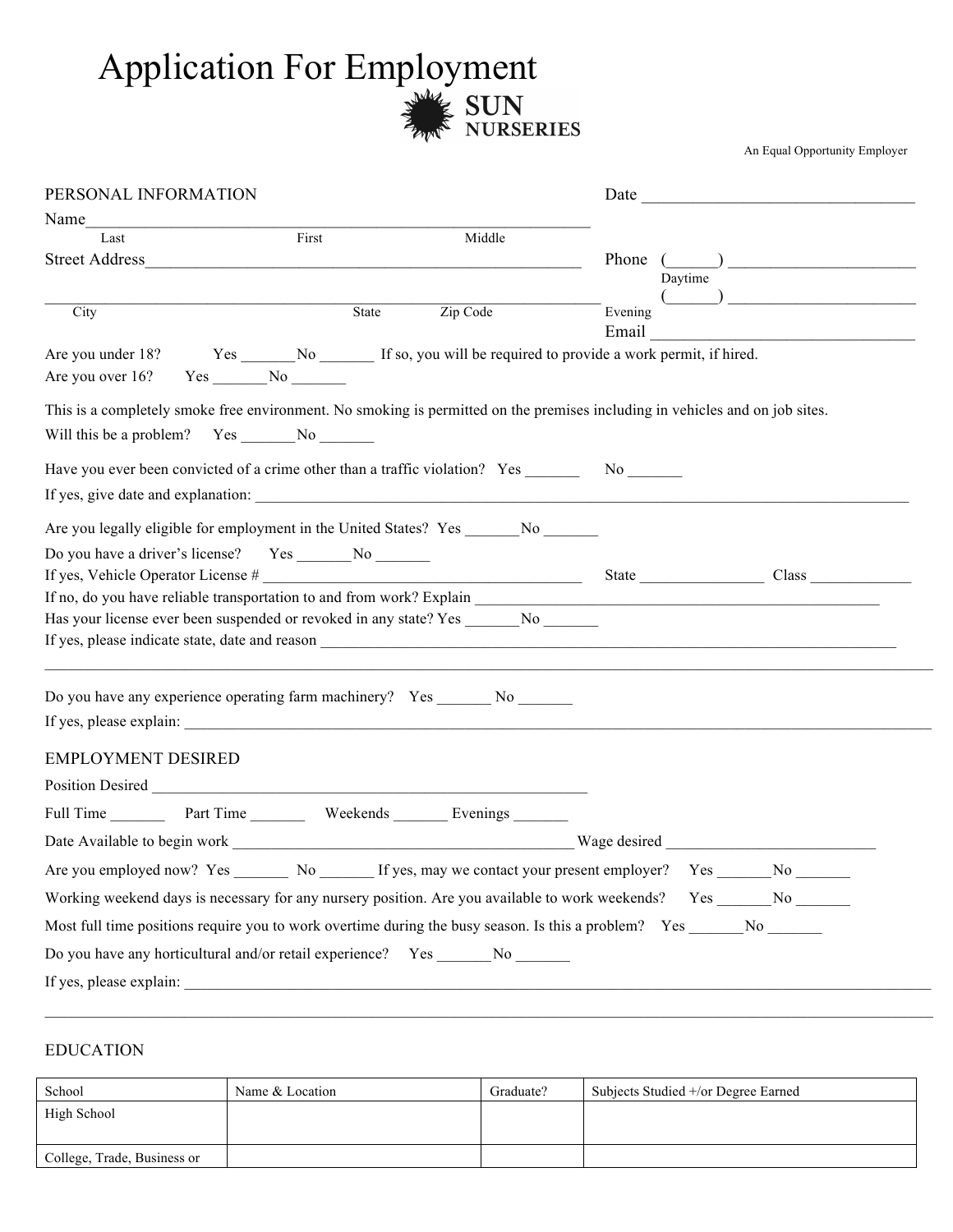| Correspondence School                                                                                                                                                         |  |  |  |  |  |
|-------------------------------------------------------------------------------------------------------------------------------------------------------------------------------|--|--|--|--|--|
| Subjects of special study or research work:                                                                                                                                   |  |  |  |  |  |
| Did you serve in the U.S. Military? Yes No                                                                                                                                    |  |  |  |  |  |
| PHYSICAL RECORD                                                                                                                                                               |  |  |  |  |  |
| Working in a nursery can be STRENUOUS. Do you have any physical limitations (i.e., back problems, etc.) that would<br>prevent you from doing certain kinds of work? Yes<br>No |  |  |  |  |  |

If yes, please explain:

## EMPLOYMENT HISTORY

| Name of Present or Last Employer | Salary/Wage        | Position | Employed (Month/Year) |  |
|----------------------------------|--------------------|----------|-----------------------|--|
|                                  |                    |          | From:<br>To:          |  |
| Address                          |                    |          | Telephone             |  |
|                                  |                    |          |                       |  |
| Name of Supervisor               | Reason for Leaving |          |                       |  |
|                                  |                    |          |                       |  |
| Name of Present or Last Employer | Salary/Wage        | Position | Employed (Month/Year) |  |
|                                  |                    |          | From:<br>To:          |  |
| Address                          |                    |          | Telephone             |  |
|                                  |                    |          |                       |  |
| Name of Supervisor               | Reason for Leaving |          |                       |  |
|                                  |                    |          |                       |  |
| Name of Present or Last Employer | Salary/Wage        | Position | Employed (Month/Year) |  |
|                                  |                    |          | From:<br>To:          |  |
| Address                          |                    |          | Telephone             |  |
|                                  |                    |          |                       |  |
| Name of Supervisor               | Reason for Leaving |          |                       |  |
|                                  |                    |          |                       |  |
| Name of Present or Last Employer | Salary/Wage        | Position | Employed (Month/Year) |  |
|                                  |                    |          | From:<br>To:          |  |
| Address                          |                    |          | Telephone             |  |
|                                  |                    |          |                       |  |
| Name of Supervisor               | Reason for Leaving |          |                       |  |
|                                  |                    |          |                       |  |
| <b>DEFEDEMAES</b>                |                    |          |                       |  |

REFERENCES Please list three persons not related to you, whom you have known at least one year. Name Address Occupation Phone

 $\_$  , and the state of the state of the state of the state of the state of the state of the state of the state of the state of the state of the state of the state of the state of the state of the state of the state of the  $\_$  , and the state of the state of the state of the state of the state of the state of the state of the state of the state of the state of the state of the state of the state of the state of the state of the state of the  $\_$  , and the state of the state of the state of the state of the state of the state of the state of the state of the state of the state of the state of the state of the state of the state of the state of the state of the IN CASE OF AN EMERGENCY PLEASE NOTIFY

Name **Address** Phone **Address** Phone **Phone**  $\_$  , and the state of the state of the state of the state of the state of the state of the state of the state of the state of the state of the state of the state of the state of the state of the state of the state of the

I certify that the facts contained in this application are true and complete to the best of my knowledge and I understand that, if employed, falsified statements on this application shall be grounds for dismissal. I authorize investigation of all information concerning my previous employment and any pertinent information that may be personal or otherwise, and release all parties from all liability for any damage that may result from furnishing the same to you. I understand that I will be asked to sign a non-disclosure agreement.